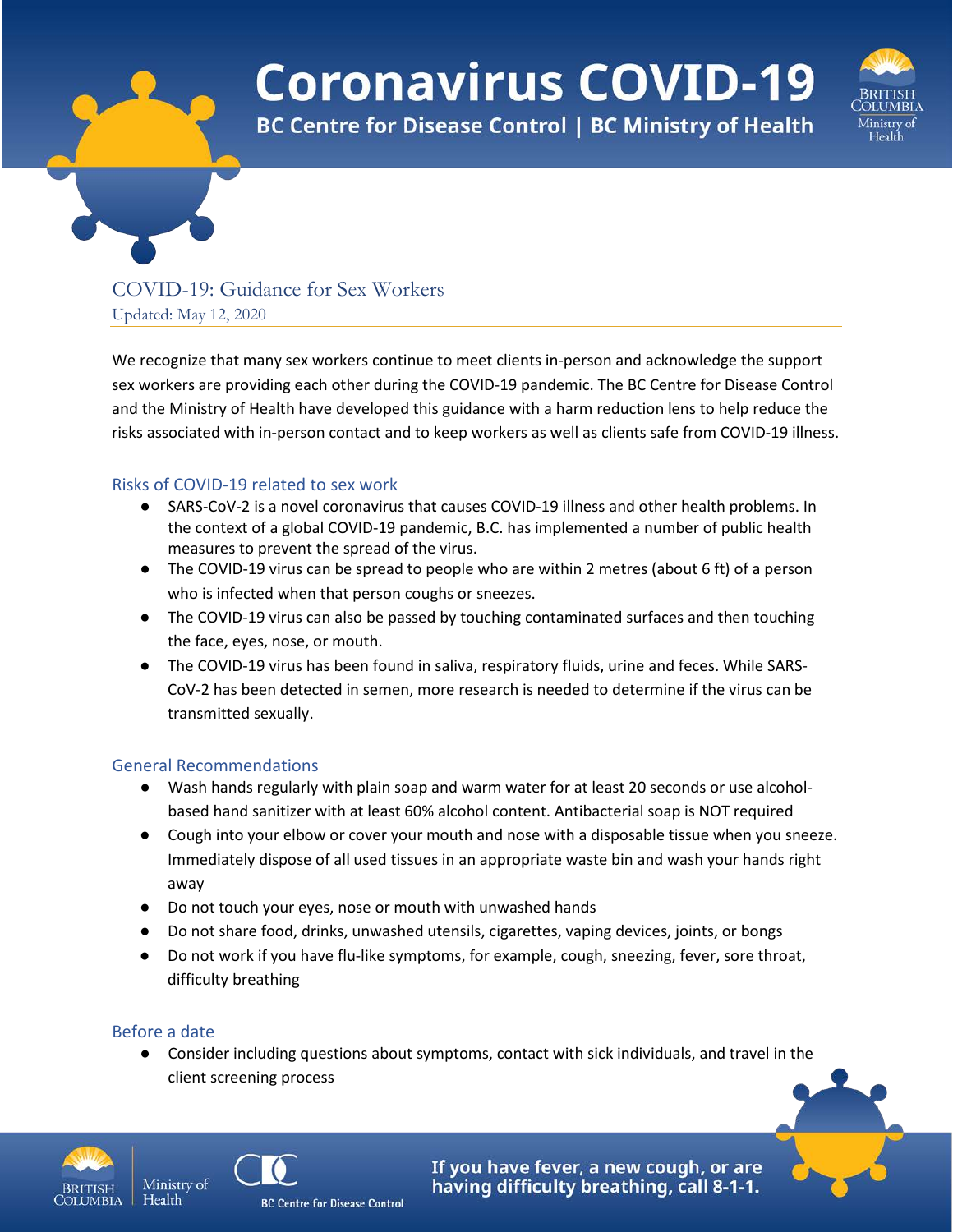- Wash your hands with plain soap and warm water for at least 20 seconds or use alcohol-based hand sanitizer with at least 60% alcohol content
- Encourage clients to wash their hands/face
- If facilities are available, encourage clients to shower
- Disinfect work surfaces and any materials that were used with alcohol (at least 60%), bleach, hydrogen peroxide, or soap and water.

#### Practice Safer Sex Work

| Avoid                                                                                                                                       | Instead try                                                                    |
|---------------------------------------------------------------------------------------------------------------------------------------------|--------------------------------------------------------------------------------|
| in-person sex work                                                                                                                          | web-based, phone-based, or text-based<br>services                              |
| kissing, saliva exchange<br>mouth contact on skin<br>putting objects in your mouth (including<br>your fingers) that have touched the client | erotic massage, strip-tease<br>positions that minimize face-to-face<br>contact |
| direct contact with bodily fluids                                                                                                           | condoms, dental dams, and gloves                                               |

#### After a Date

- Wash your hands with plain soap and warm water for at least 20 seconds
- Wash work surfaces and any materials that were used with soap and water, and then disinfect with dilute bleach solution, hydrogen peroxide or alcohol wipes. Wear gloves when handling disinfecting products especially bleach.
- When disinfecting, open a window so the fumes from the products don't aggravate your throat or breathing.
- To dilute bleach, use room temperature water, not hot water. See bleach mixing instruction below, allow the surface to remain wet for one minute.
- Do not mix bleach with vinegar or other acids, ammonia, cleaning solutions, or rubbing alcohol. This can create toxic gases or corrosive materials that can cause damage.
- If soap and water are not available, disinfectant solutions should be sufficient if the surface is not visibly soiled.
- Wash and dry sheets and towels in accordance with the manufacturer's instructions. Use the warmest possible water settings. Dry all items thoroughly







**BC Centre for Disease Control** 

If you have fever, a new cough, or are having difficulty breathing, call 8-1-1.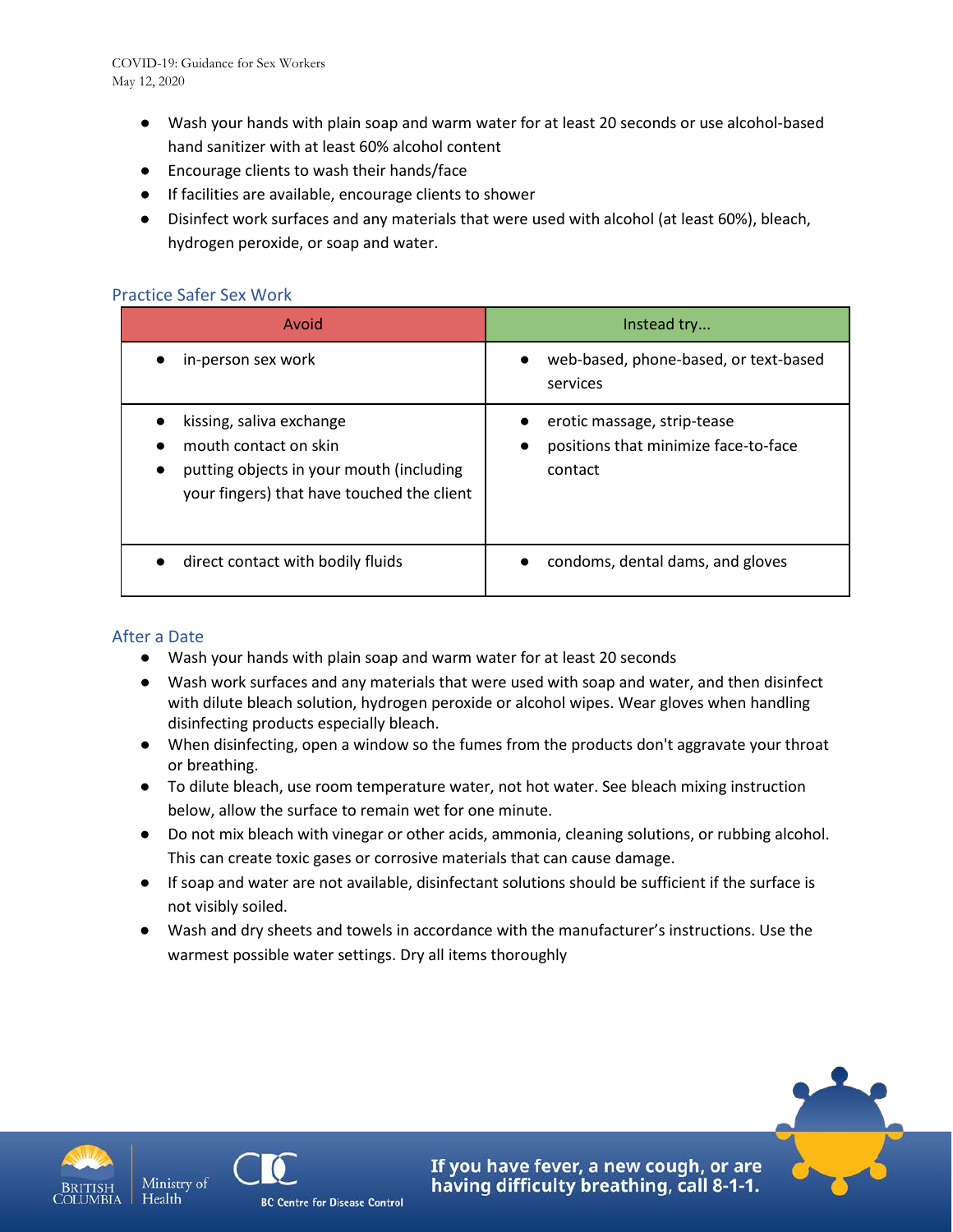| List of disinfecting agents and their<br>working concentrations known to be<br>effective against coronaviruses <sup>1,2</sup> : |                                                                                                                                                                                                                                 |
|---------------------------------------------------------------------------------------------------------------------------------|---------------------------------------------------------------------------------------------------------------------------------------------------------------------------------------------------------------------------------|
| Agent and concentration                                                                                                         | <b>Uses</b>                                                                                                                                                                                                                     |
| 1. 1:100 dilution Chlorine: household<br>bleach – sodium hypochlorite $(5.25\%)^*$<br>10 ml bleach to 990 ml water              | Used for disinfecting surfaces (e.g., hand<br>railings, grab handles, door knobs, cupboard<br>handles). Make fresh daily and allow surface<br>to air dry naturally.                                                             |
| 2. 1:50 dilution Chlorine: household<br>bleach - sodium hypochlorite (5.25%)*<br>20 ml bleach to 980 ml water                   | Used for disinfecting surfaces contaminated<br>with bodily fluids and waste like vomit,<br>diarrhea, mucus, or feces (after cleaning with<br>soap and water first). Make fresh daily and<br>allow surface to air dry naturally. |
| 3. Hydrogen Peroxide 0.5%                                                                                                       | Used for cleaning and disinfecting surfaces<br>(e.g., counters, hand rails, door knobs).                                                                                                                                        |
| 4. Quaternary Ammonium Compounds (QUATs):<br>noted as 'alkyl dimethyl ammonium chlorides'<br>on the product label               | Used for disinfecting surfaces<br>(e.g., floors, walls, furnishings).                                                                                                                                                           |

<sup>1.</sup> Dellanno, Christine, Quinn Vega, and Diane Boesenberg. "The antiviral action of common household disinfectants and antiseptics against murine hepatitis virus,<br>a potential surrogate for SARS coronavirus." American jour

<sup>2</sup> Provincial Infection Prevention Control Network of British Columbia. "Infection Prevention and Control Guidelines for Providing Healthcare to Clients Living in the Community." (2014). https://www.picnet.ca/wp-content/uploads/PICNet\_Home\_and\_Community\_Care\_Guidelines\_2014\_

## Accessing COVID-19 Testing

● For most up to date information, see the [testing](http://www.bccdc.ca/health-info/diseases-conditions/covid-19/testing) page or use the [self-assessment](https://covid19.thrive.health/) tool

## STI Testing

- Due to COVID-19, most STI clinics have reduced hours, are not offering routine testing, and are only seeing clients with symptoms or urgent needs. Call ahead to check.
- Get [Checked](https://getcheckedonline.com/Pages/default.aspx) Online is available for referral to LifeLabs locations, which may have reduced hours due to COVID-19

#### Suggestions for clients

- Stay home if you have symptoms, have had contact with individuals who are confirmed cases of COVID-19, or have travelled within the last 14 days and do not engage in physical sexual encounters.
- Use the BC COVID-19 Symptoms [Self-Assessment](https://bc.thrive.health/) Tool to determine if you may need further assessment or testing for COVID-19

## Additional Resources

Health

- COVID-19 and Sex Work
	- Sex Work and [COVID-19](https://drive.google.com/file/d/1ymJ5motdh0zh453-wFs1p4syL3koC2dD/view?fbclid=IwAR0RgufW9Q4xmFcO3XAPR199LrPoiHoIHElwhW8rkpoofTj30j_M7Vw1Bwc)
	- [Navigating](https://bayareaworkerssupport.org/covid19) COVID-19 for Sex Workers & Allies: Info & Support Guide





If you have fever, a new cough, or are having difficulty breathing, call 8-1-1.